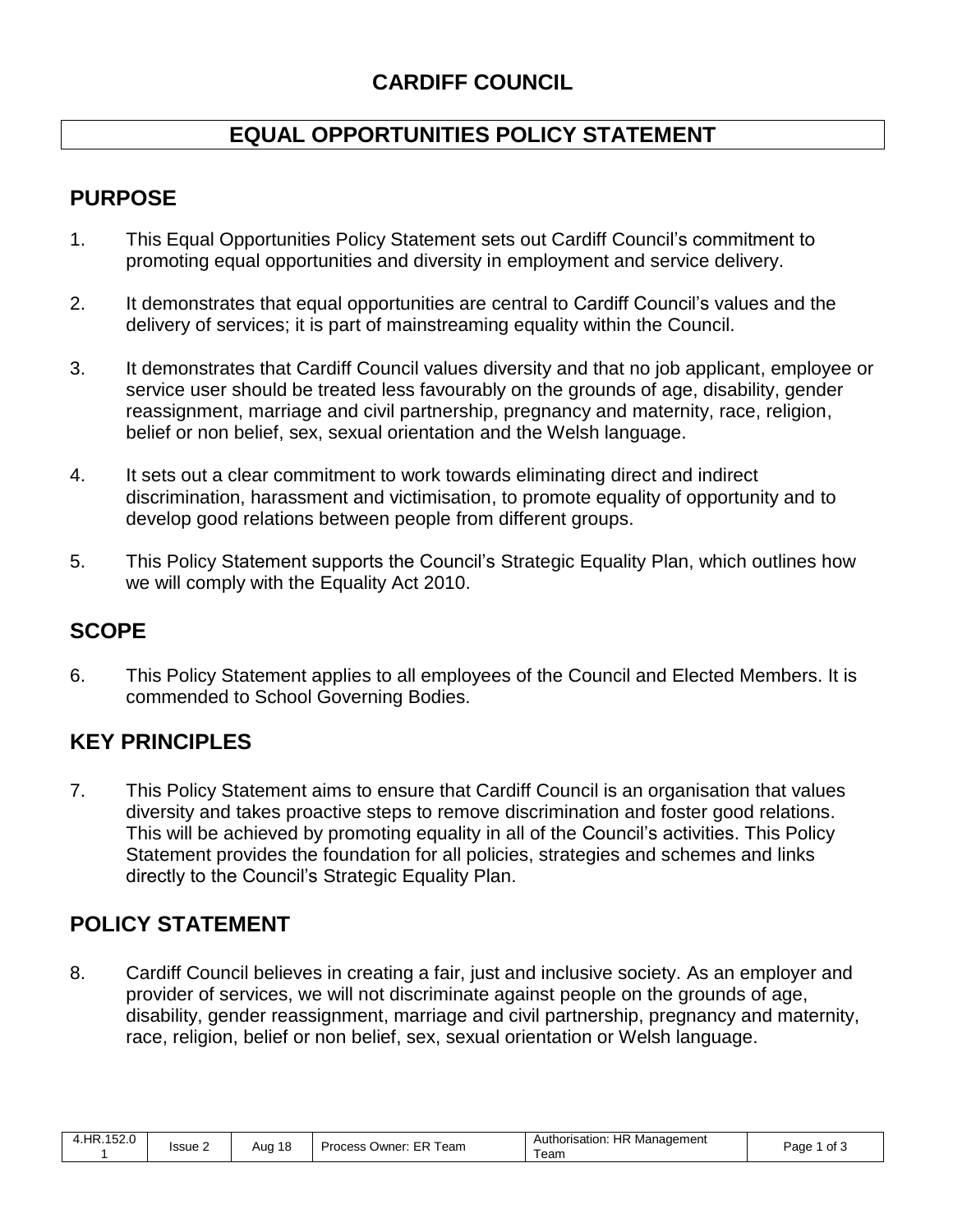- 9. We are committed to ensuring that services are relevant and responsive to the needs of all communities. We recognise that all members of the community have specific needs and will strive to meet those needs.
- 10. We value all members of the community and will treat people with dignity and respect. We will not tolerate discrimination, harassment or victimisation of our service users or communities.
- 11. We will ensure that our contractors and others who deliver our services share our values.
- 12. We will work closely with local people, voluntary and community groups and other partners to build a respectful place in which we can all live and work.
- 13. We recognise that we work in a diverse community and understand the importance of achieving a diverse workforce. We will ensure that our recruitment practices are fair and consistent.
- 14. We will develop our employees by valuing their varied skills and experiences; by investing in learning and development; by treating employees fairly; by combating harassment, discrimination and victimisation at work; and by encouraging a culture which values the difference between us.
- 15. In summary, Cardiff Council is committed to ensuring that:
	- the services we provide meet the needs of our service users
	- service users and employees are treated with dignity and respect
	- discrimination, harassment and victimisation are not tolerated
	- equality becomes a part of all we do.

#### **RESPONSIBILITY**

- 16. The Chief Executive and the Corporate Management Board are responsible for implementing this Policy Statement and ensuring that equality is mainstreamed throughout Cardiff Council.
- 17. All managers, at all levels of the organisation, are responsible for actively promoting equality, removing discrimination and fostering good relations between different groups in employment and service delivery.
- 18. All employees, at all levels of the organisation, are responsible for following the principles in this policy; we all have an important role to play in ensuring Cardiff Council carries out its commitment to equality and diversity.
- 19. All employees are responsible for ensuring that equality impact assessments are carried out on all new policies, practices and functions so they fulfil the principles of this policy.

| 4.HR.152.0 | Aug 18<br>Issue 2 | Process Owner: ER T<br>⊺eam | Authorisation: HR Management<br>Team | Page 2 of 3 |
|------------|-------------------|-----------------------------|--------------------------------------|-------------|
|------------|-------------------|-----------------------------|--------------------------------------|-------------|